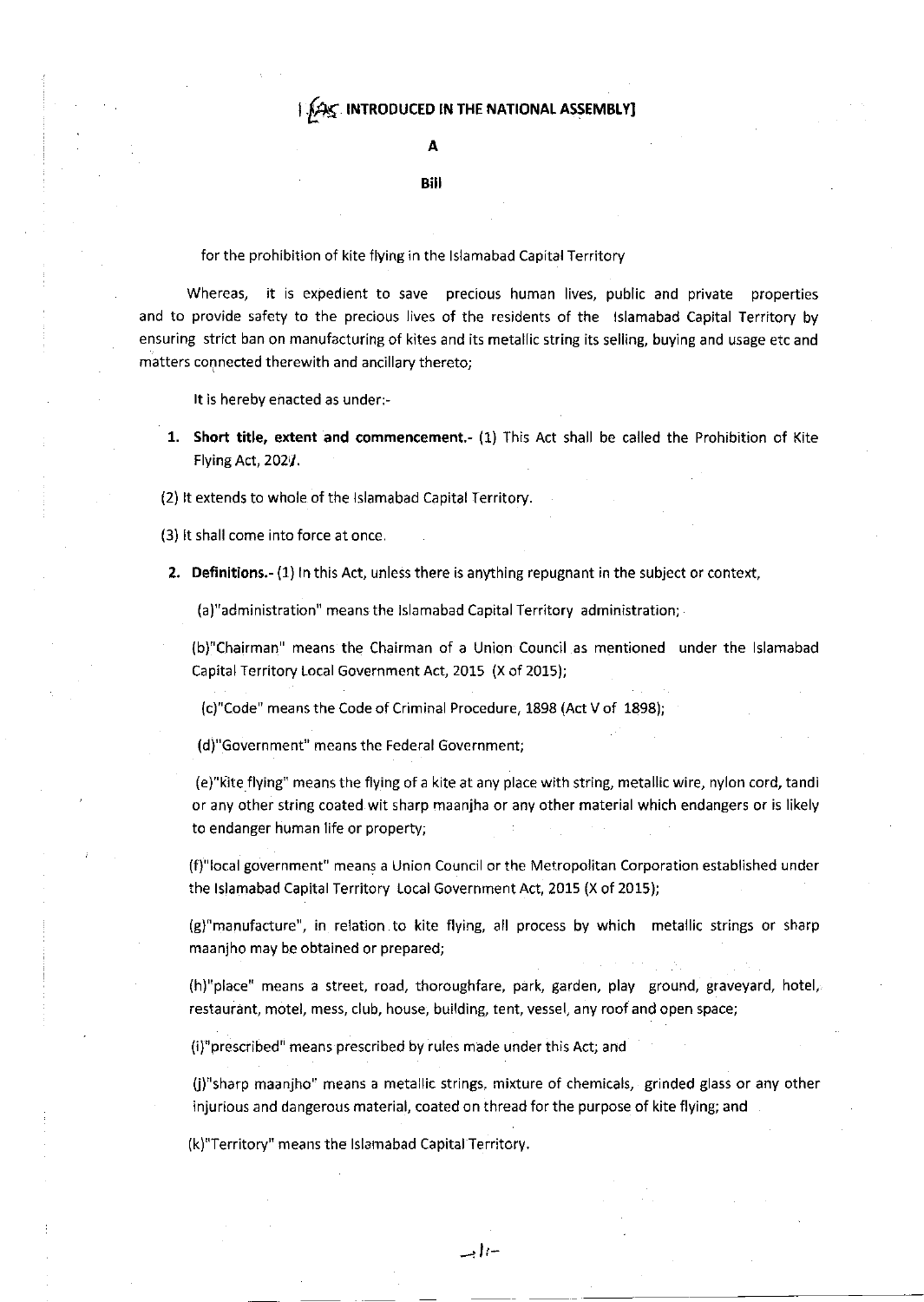$(2)$  The expressions, not defined in sub-section  $(1)$ , shall have the same meaning as defined in any other relevant law or generally used.

3. Prohibition of manufacture of kite or sharp maanjha,- No one shall be allowed to manufacture any kite or sharp maanjha tor the purpose of the kite flying

under this Act without permission of the local government in the Territory

4. Punishment for contravention of section 3.- Whoever contravenes the provisions of section 3 shall be punishable with imprisonment which may extend to ten years but shall not be less than five years or with fine which may be upto ten hundred thousand rupees but not less than five hundred thousand rupees or with both.

5. Prohibition of possession, transport or deliver of kite or sharp maanjha etc. No one shall be allowed to possess, transport or deliver any kite or sharp maanjha subject to such conditions as may be spec fied by or under this Act or any other law for the time being in force.

5, Punishment for contravention of section 6.- Whoever contravenes the provisions of sectior 5 shall be punishable with imprisonment which may extend to five years but shall not be less than six months or w th fine which may be upto one hundred thousand rupees but not less than ten thousand rupees or with both.

7. Prohibition of sale, offer for sale, purchase or distribute of kite or sharp maanjha etc. No one shall be allowed to sell or offer for sale, purchase or distribute any kite or sharp maanjha.

8. Punishment for contravention of section 7.- Whoever contravenes the provisions of section 7 shall be punishable with imprisonment which may extend to ten years but shall not be less than two years or with fine which may be upto ten hundred thousand rupees but not less than three hundred thousand rupees or with both.

9, Prohibition on owning, operating premises or machinery for manufacture of kite or sharp maanjha, etc. No one shall own, manage, operate or control any premises, place, equipment or machinery for the purpose of manufacture or production of kite or sharp maanjha.

10. Punishment for contravention of section 9.- Whoever contravenes the provisions of section 9 shall be punishable with imprisonment which may extend to seven years but shall not be less than one years or with fine which may be upto five hundred thousand rupees but not less than two hundred thousand rupees or with both.

11. Prohibition of kite flying with sharp maanjha.- No one shall allow to commit or abet an act of kite flying with sharp maanjha in the Territory.

12. Punishment for contravention of section 11.- Whoever contravenes the provisions of section 13 shall be punishable with imprisonment which may extend to ten years but shall not be less than five years or with flne which may be upto two hundred thousand rupees but not less than fifty thousand rupees or with both.

13. Offences to be non-bailable, compoundable and cognizable.- All offences under this Act shall be non-bailable, compoundable and cognizable,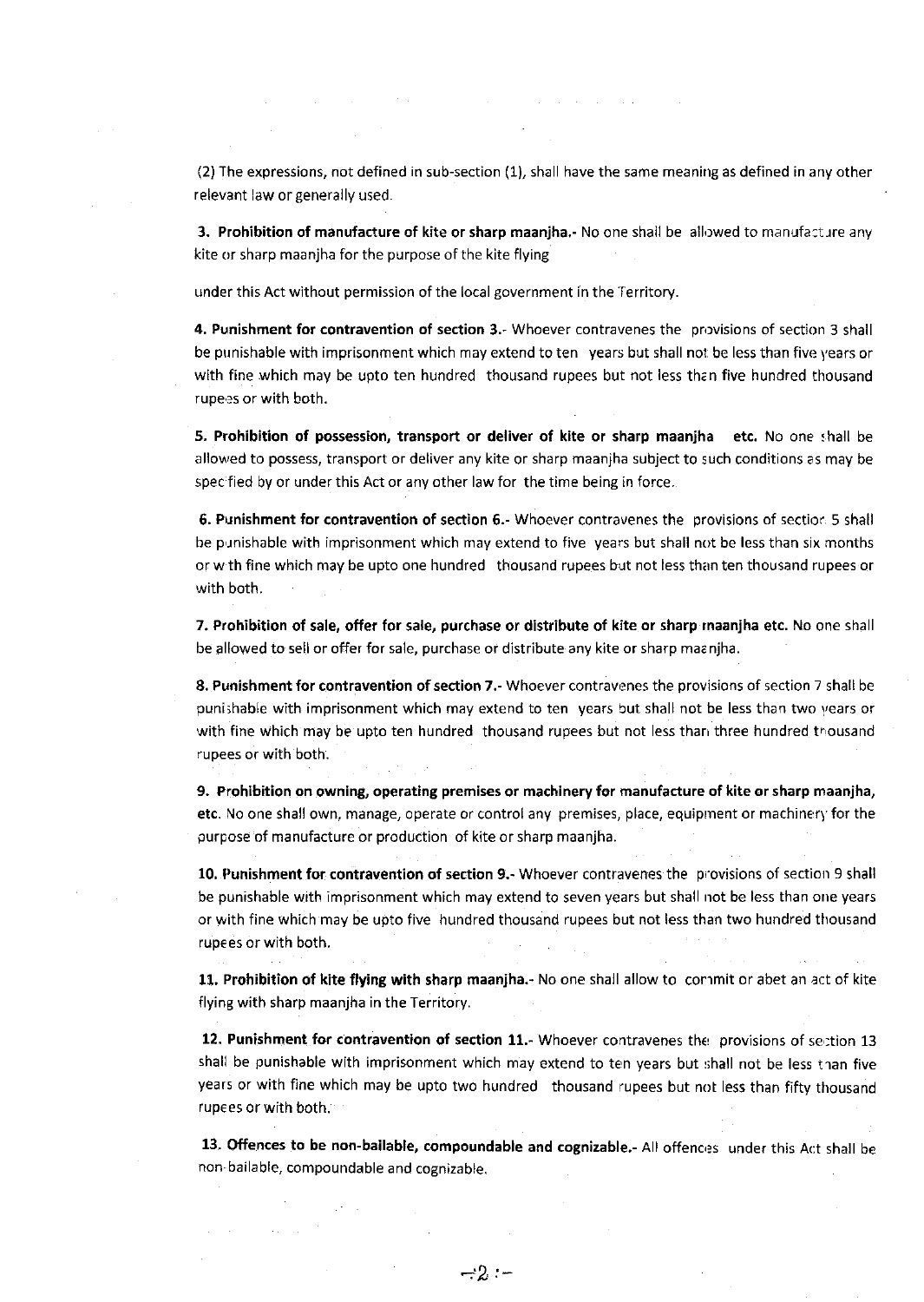14. Permission of local government.- The local government may, through a notification issued with the prior approval of the Government, allow kite flying and sale of kites for a period not exceeding fifteen days during the spring season in a year:

Provided that manufacturing of kites and permissible kite flying material may be allowed for such period as the Government may specify by a general or special order. No one shall allow to use a metallic wire, nylon cord or a thread coated with sharp maanjha, manufacturing or sale of any such injurious material for the purpose of kite flying.

15. Registration.- Every manufacturer, trader or seller of kites or kite flying material shall get himself registered with the administration in the manner as may be prescribed.

16. Permission for kite flying.- (1) An owner or possessor of a place shall obtajn prior permission of the Chairman of the area to use the place for kite flying and

intimate the Station House Officer of the area of such permission.

(2) A person, who contravenes the provision of sub-section (1), shall be liable to imprisonment for <sup>a</sup> term not exceeding six months or to fine not exceeding one hundred thousand rupees or to both.

17, Kite flying association.- (1) Local Government may establish a kite flying association in the manner as may be prescribed.

(2)The kite flying association shall perform the prescribed functions in the prescribed manner.

18. Prohibition of chemical.- (1) No one shall import into Pakistan any chemical which required for manufacturing of metallic string or sharp maanjha.

(2) The Government may liaison with the Federal Board of Revenue and Ministry of Commerce for banning the import of raw materials required for manufacturing of metallic string or sharp maanjha.

19. Power of entry, search, seizure and arrest without warrant.- A police officer not below the rank of sub-inspector upon information or from his personal knowledge and after such inquiry as he thinks necessary may-

(a) arrest without warrant any person committing or suspected to have committed an offence under this Act;

(b) enter and search such place at any time with such assistance as he may require and using such force as may be necessary; ahd

(c) seize and take possession of any article reasonably suspected to have been used or intended to be used for the purpose of committing an offence under this Act.

20. Mode of making searches and arrests,- The provisions of the code, except those of section 103, shall mutatis mutandis, apply to all searches and arrests in so far as they are not inconsistent with the provisions of this Act.

21. Appeal.- An appeal against the order of a Magistrate of the first class shall lie to the Court of Sessions whose decision thereon shall be final.

22. Summary trial.- All offences under this Act shall be triable summarily under the Code.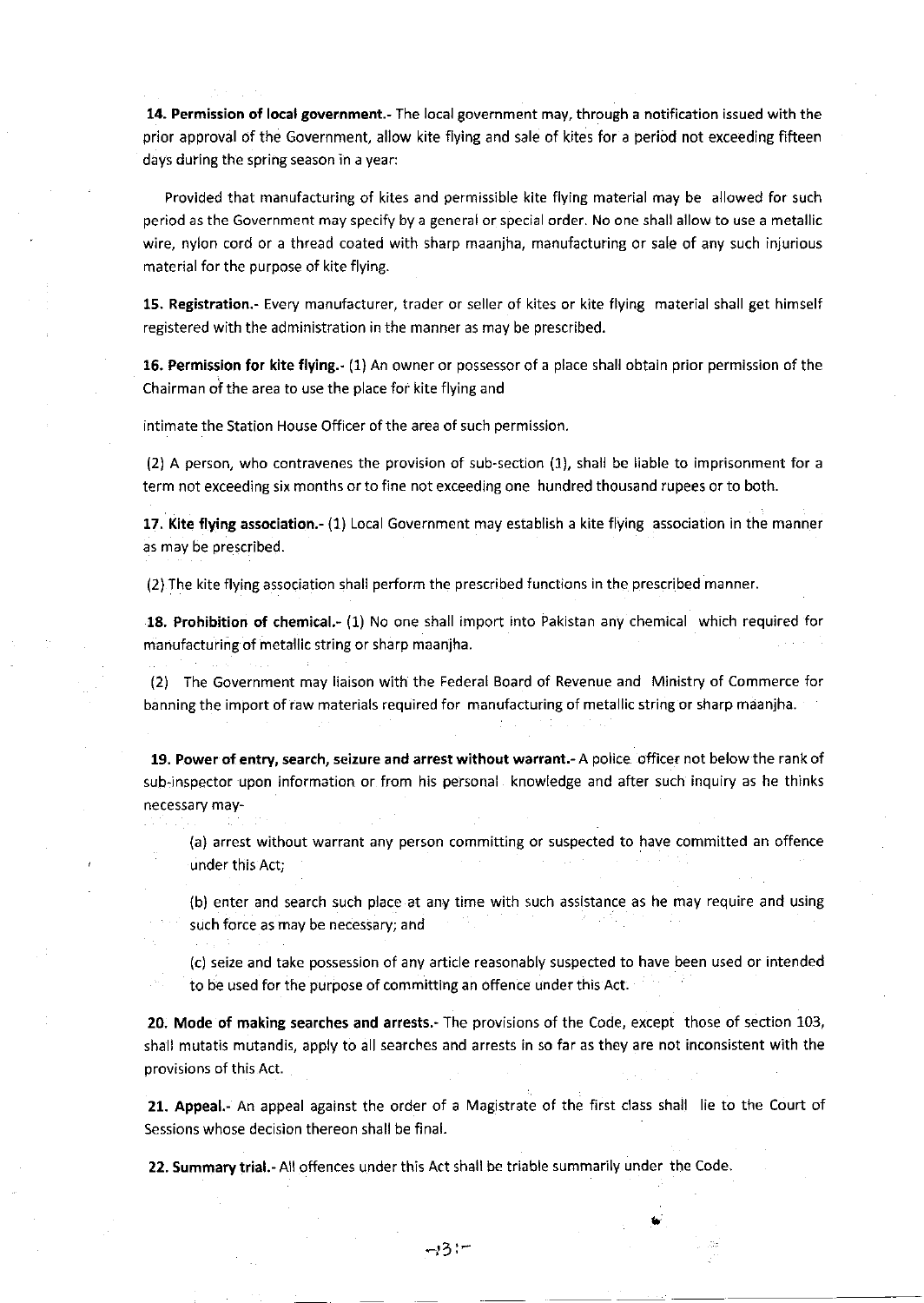23. Cognizance of offences etc.- (1) No court inferior to that of a Magistrate of the first class shal try an offence punishable under this Act.

(2) Notwithstanding anything contained in section 32 of the Code, it shall be lawful for any Magistrate of the first class to pass any sentence authorised by this Act even if such sentence exceeds his powers unde" the said section 32.

(3) A Magistrate of the first class shall conclude the proceedings wthin sixty days of the comnrencement of the proceedings

24. Cooperation of other law enforcement agencies.- The other law enforcement agencies including Federal Investigation Agency shall cooperate with the local government and may inform about the actions against individuals who involved in the online business of kite flying and promoting the event of kite flying on social media websites.

25. Rules.- The Federal Government may, by a notification in the official Gazette, make rules to carry out the purposes of this Act.

26. Indemnity. No suit, prosecution or other legal proceeding shall lie against any person for anything which is in good faith done or intended to be done under this Act or the rules.

27. Act to override other laws etc.- This Act shall have effect notwithstanding anything contained in any other law for the time being in force.

## STATEMENTS OF OBJECTIONS AND REASONS

Human lives are sacred and a gift from God which are to be respected and protected. Article 9 of the Constitution of Islamic Republic of Pakistan ensured that no person shall be deprived of life or liberty save in accordance with law. This legislation will provide safety to precious lives of the cit zens of Capital Territory by ensuring a strict ban on manufacturing of kites, its metallic string, its selling, buying and usage. Exemplary fines and punishments to the wrongdoer are only solution that no family could face the grief of their loved ones separation due to tnis dangerous game. By introducing exemplary punishments, law enforcing departments will perform better to eliminate illegal kite flying under the zero-tolerance policy, actions are being taken against law violators who are involved in this hazardous activity. After enactment of this law residents of Islamabad will be safe and will not victim of this Cangerous game, otherwise, one day, we will again hear, unfortunate news that kite st-ing cut child's throat.

 $-9$  let

sd-MR.JAMES IqBAL, Member National Assembly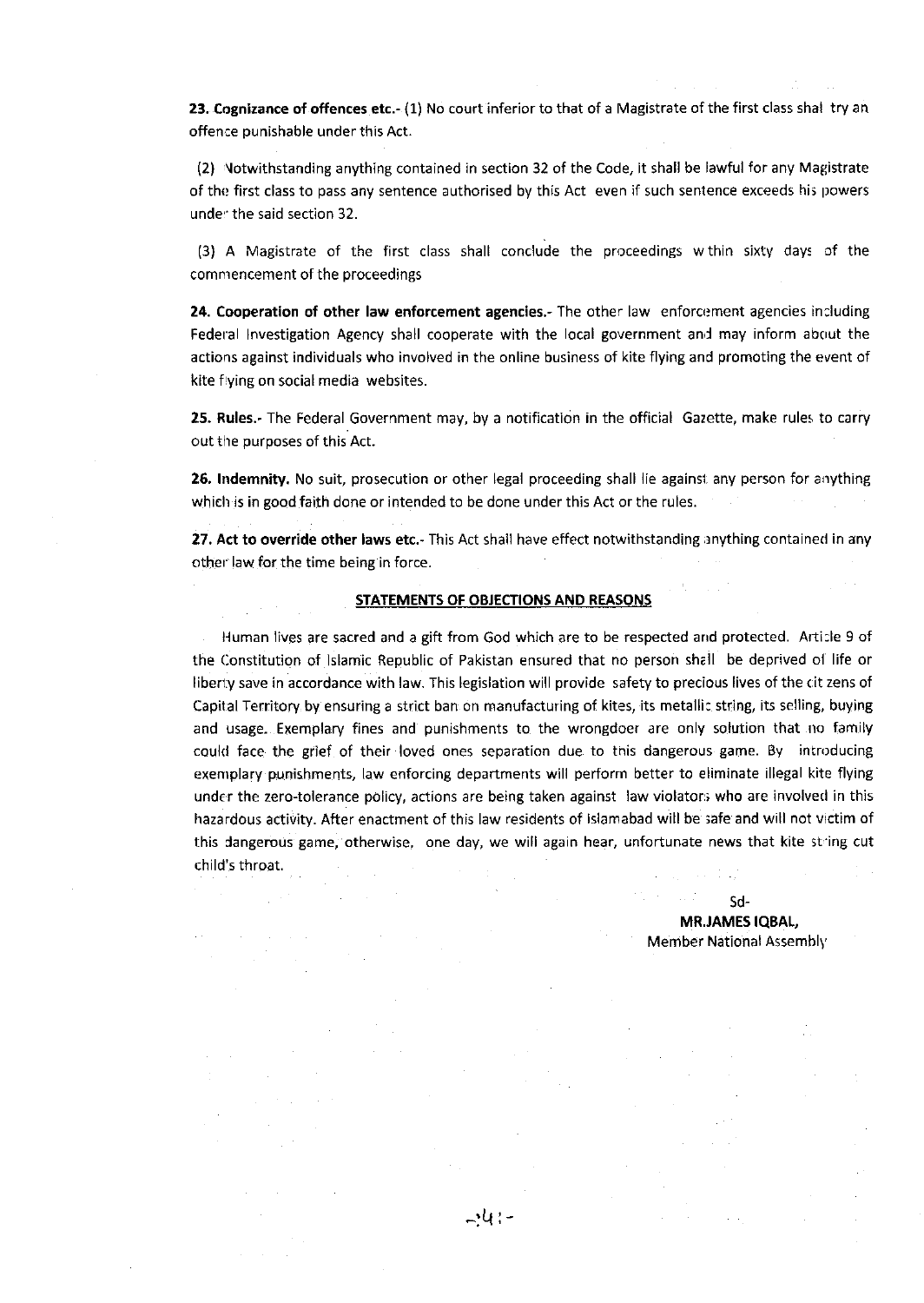$$
\frac{1}{2} \int_{0}^{2} \int_{0}^{2} \int_{0}^{2} \int_{0}^{2} \int_{0}^{2} \int_{0}^{2} \int_{0}^{2} \int_{0}^{2} \int_{0}^{2} \int_{0}^{2} \int_{0}^{2} \int_{0}^{2} \int_{0}^{2} \int_{0}^{2} \int_{0}^{2} \int_{0}^{2} \int_{0}^{2} \int_{0}^{2} \int_{0}^{2} \int_{0}^{2} \int_{0}^{2} \int_{0}^{2} \int_{0}^{2} \int_{0}^{2} \int_{0}^{2} \int_{0}^{2} \int_{0}^{2} \int_{0}^{2} \int_{0}^{2} \int_{0}^{2} \int_{0}^{2} \int_{0}^{2} \int_{0}^{2} \int_{0}^{2} \int_{0}^{2} \int_{0}^{2} \int_{0}^{2} \int_{0}^{2} \int_{0}^{2} \int_{0}^{2} \int_{0}^{2} \int_{0}^{2} \int_{0}^{2} \int_{0}^{2} \int_{0}^{2} \int_{0}^{2} \int_{0}^{2} \int_{0}^{2} \int_{0}^{2} \int_{0}^{2} \int_{0}^{2} \int_{0}^{2} \int_{0}^{2} \int_{0}^{2} \int_{0}^{2} \int_{0}^{2} \int_{0}^{2} \int_{0}^{2} \int_{0}^{2} \int_{0}^{2} \int_{0}^{2} \int_{0}^{2} \int_{0}^{2} \int_{0}^{2} \int_{0}^{2} \int_{0}^{2} \int_{0}^{2} \int_{0}^{2} \int_{0}^{2} \int_{0}^{2} \int_{0}^{2} \int_{0}^{2} \int_{0}^{2} \int_{0}^{2} \int_{0}^{2} \int_{0}^{2} \int_{0}^{2} \int_{0}^{2} \int_{0}^{2} \int_{0}^{2} \int_{0}^{2} \int_{0}^{2} \int_{0}^{2} \int_{0}^{2} \int_{0}^{2} \int_{0}^{2} \int_{0}^{2} \int_{0}^{2} \int_{0}^{2} \int_{0}^{2} \int_{0}^{2} \int_{0}^{2} \int_{0}^{2} \int_{0}^{2}
$$

- " پینگ بازی" سے مراد کسی بھی جگہ پر ڈور، دھاتی تار،نا ئیلون کی ڈور، تندی پاکسی الیپ ڈور سے پینگ اڑاناہے جس  $\left($ پر تیز مانجھا یا کوئی اور ایسامواد لگاہو جس سے انسانی جان یااملاک کو خطرہ لاحق ہو یاامکان ہو؛
- "مقامی حکومت" سے مراد علاقہ دارالحکومت اسلام آباد مقامی حکومت ایکٹ، ۲۰۱۵ء(نمبر •ابابت ۲۰۱۵ء)  $\omega$ کے تحت بنائی گئی یونین کونسل یامیٹر دیولٹین کارپوریش ہے؛
- پیننگ بازی کے حوالے سے "تیاری"سے مر ادوہ تمام عمل ہیں جس کے ذریعے دھاتی تاریں یا تیز مانجھاحاصل پا تیار  $(i)$ کیاجاسکتاہے؛
- "حبگہ" سے مر اد گلی، سڑک،شارع عام، پارک، باغ، کھیل کامید ان، قبر ستان، ہو ٹل،ریستوران، مو ٹل، میس،  $\circlearrowright$ كلب،مكان، ممارت، نىن ، بحرى جہاز،كوئى حصٍت يا كھلى حَكِيبٍ؛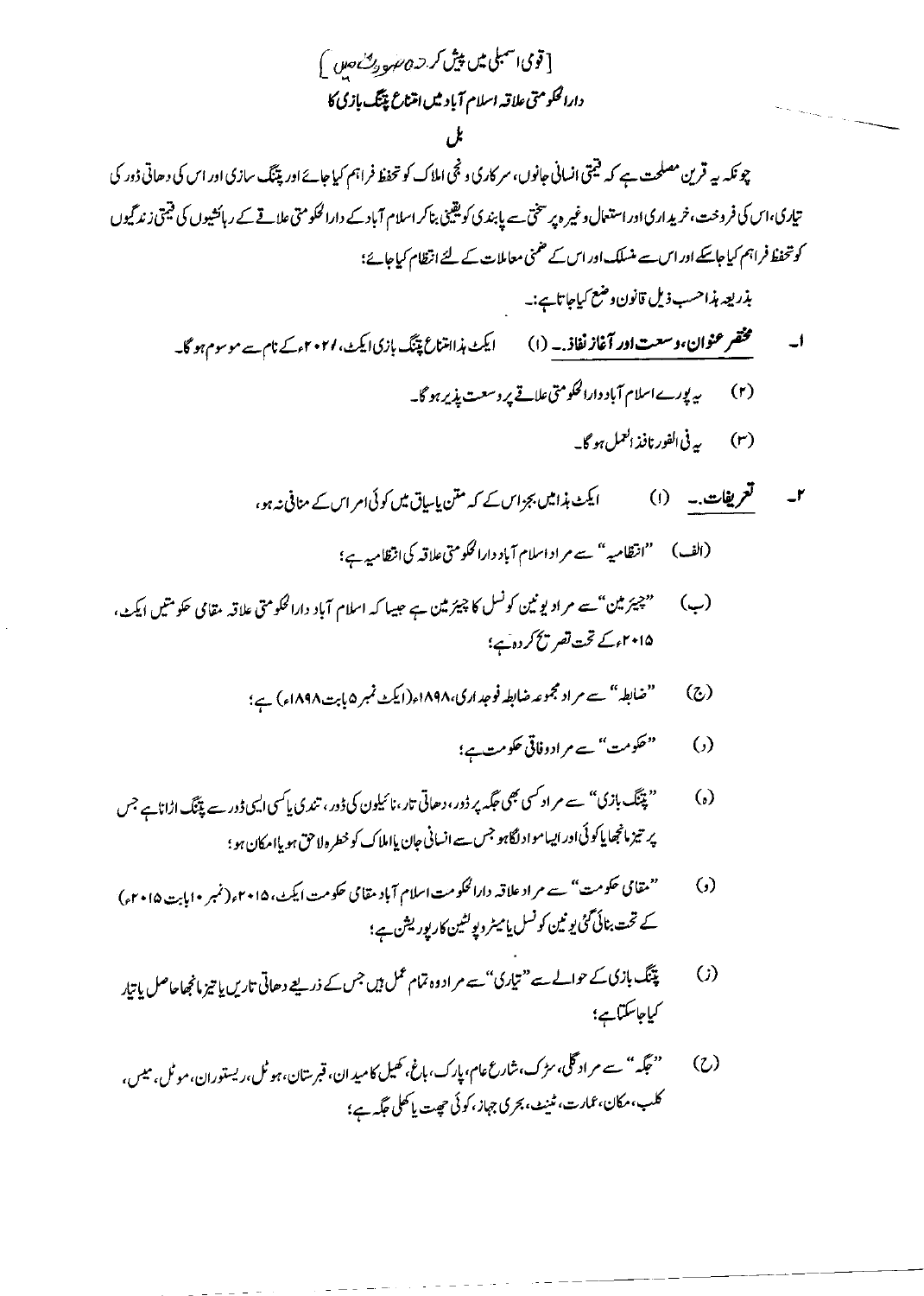- " تجویز کردہ" سے مر ادا یکٹ ہذاکے تحت وضع کر دہ قواعد میں تجویز کر دہ ہے؛اور  $\mu$
- '' تیز مانجھا'' سے مر اد دھاتی تاریں، کیمیکڑ کامر کپ، پیاہواشیشہ پاکوئی اور نقصان دہاور خطرناک مواد ہے جو پتنگ  $\omega$ بازی کے لئے دھامیے پراگا پاگیاہو؛اور
	- (ک) صلح ایتمر"سے مراد علاقیہ دارالحکومت اسلام آباد ہے۔

اصطلاحات، جن کی ذیلی د فعہ (۱) میں وضاحت نہیں کی گئی، کا دہی مطلب ہو گاجو کسی دیگر متعلقہ قانون میں دیا گیاہویاعام  $(r)$ طور پر استعال ہو تاہے۔

**چنگ سازی یا تیمز مانجھا بنانے کی روک تھام ۔۔** ایکٹ ہذاکے تحت *کسی کو بھی علاقہ* ہذا کی مقامی حکومت کی منظوری کے بغیر پتنگ بازی کے لئے کسی بھی قسم کی پینگ سازی یا تیز مانجھا بنانے کی اجازت نہیں ہو گی۔

و فعہ **سا کی خلاف درزی کی سزا۔۔** جو کوئی بھی دفعہ ساکی تصریحات کی خلاف درزی کرتاہے وہ قید جو کہ د<sup>ی</sup>ں سال تک ہوسکتی ہے  $\mathbf{r}$ لیکن پانچ سال ہے کم نہیں ہوگی یاجرمانہ جو کہ دس لا کھ روپے تک ہو سکتا ہے لیکن پانچ لا کھ روپے سے کم نہیں ہو گا یادونوں سزاؤں کامستوجب ہو ىكتابىيە

ھ۔ سی پینگ **یا تیز مانج**حاد غیر ہ کے تصرف، نقل وحمل **یافراہمی کی ممانعت .**۔ سمی کو بھی پینگ یا تیز مانجھا<sup>کے</sup> تصرف، نقل دحمل یا اس کی فراہمی کی اجازت نہیں ہو گی اور یہ ایکٹ ہذایاوقتی طور پر نافذ العمل کسی دیگر قانون کے تحت مقرر کر دہ ایسی قیود سے مشر وط ہو گا۔

و فعہ ۷ ک**ی خلاف درزی کی سزا** ۔ جو کوئی بھی د فعہ ۵ کی تصریحات کی خلاف درزی کرتا ہے وہ قید جو کہ پانچ سال تک ہوسکتی ہے  $\mathbf{H}$ لیکن جہر ماہ سے کم نہیں ہو گی یا جرمانہ جو کہ ایک لا کھ روپے تک ہو سکتا ہے لیکن دس ہڑ ار روپے سے کم نہیں ہو گا یا دونوں سز اؤں کامستوجب بهوگا-

چنگ یا تیمزمانجھاوغیر ہ کی فروخت، فروخت کی پیشکش، خرید اری یافراہمی کی ممانعت.۔ سمسی <sup>کو بھی کس</sup>ی پننگ یا تیز مانج<sub>ھا ک</sub>ی فروحت، فروحت کی پیشکش، خریداری یافراہمی کی اجازت نہیں ہو گی۔

و فعہ **۷ کی خلاف ورزی کی سز ا**۔ جو کوئی بھی دفعہ <sup>ر</sup> کی تصریحات کی خلاف ورزی کر تا ہے وہ قید جو کہ دس سال تک ہو سکتی ہے  $\overline{\mathbf{A}}$ لیکن دوسال ہے کم نہیں ہو گی یا جرمانہ جو کہ دس لا کھ روپے تک ہو سکتا ہے لیکن تین لا کھ روپے سے کم نہیں ہو گا یا دونوں سز اڈل کامستوجب برمى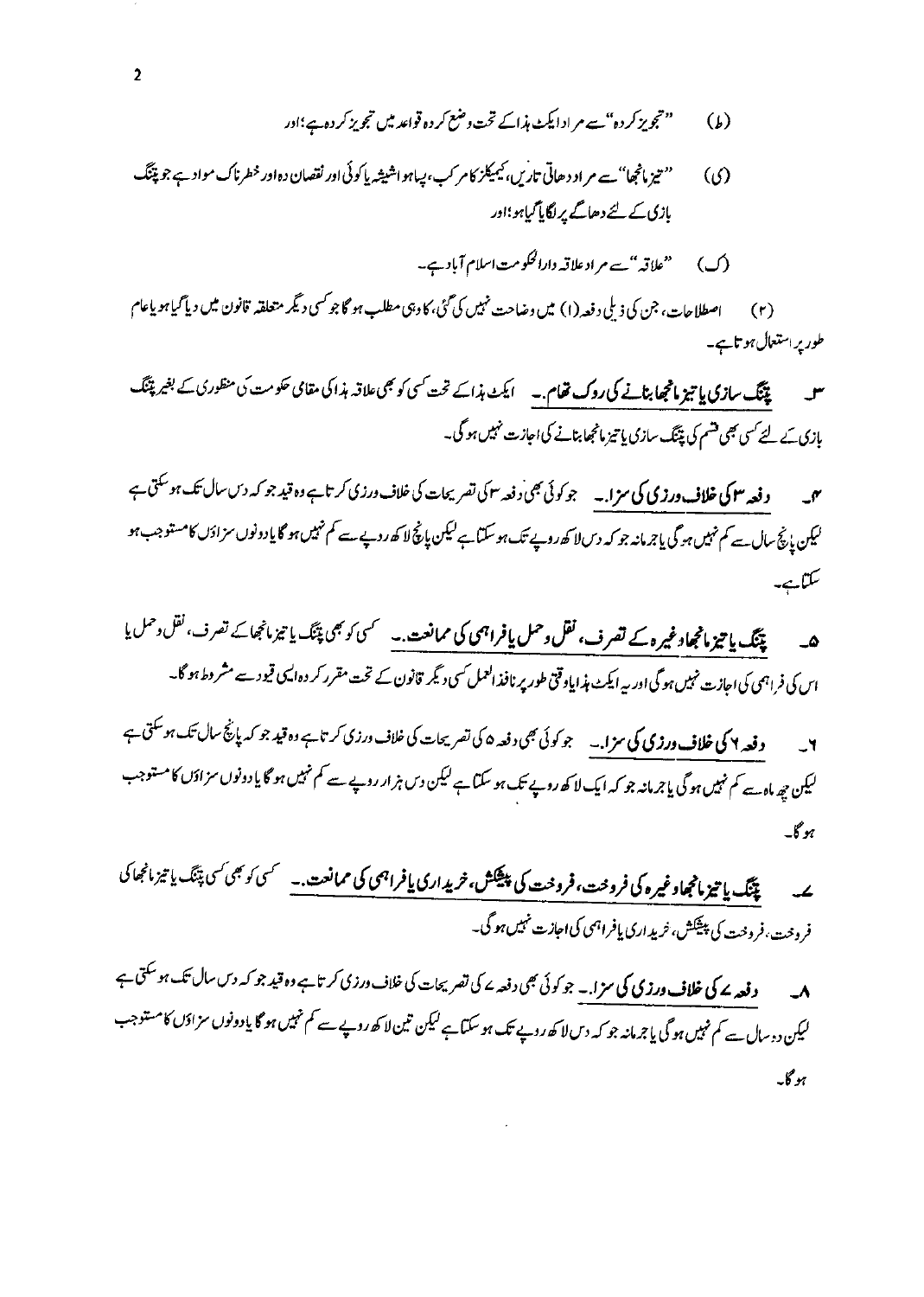• ا۔ وفعہ **4کی خلاف درزی کی سزا**.۔ جو کوئی بھی دفعہ ۹ کی تصریحات کی خلاف درزی کر تاہے وہ قید جو کہ سات سال تک ہوسکتی ہے لیکن ایک سال سے کم نہیں ہوگی یا جرمانہ جو کہ پانچ لا کھ روپے تک ہو سکتا ہے لیکن دولا کھ روپے سے کم نہیں ہو گا یا دونوں سزاؤں کامستوجب بهو گا۔

- حیز ماتھے کے س**اتھ پیّنگ بازی کاانتماع۔** ملاقے میں تیز ماتھے کے ساتھ پیّنگ بازی کرنے پااس کی حوصلہ افزائی کرنے کی کسی کو  $-11$ احازت نہیں دی جائے گی۔
- ۱۲۔ دفعہ ۱۱ کی خلاف ورزی پر سزا۔۔ دفعہ ۱۳ کے احکامات کی خلاف ورزی کرنے والا قید ،جو کہ دس سال تک ہوسکتی ہے لیکن پانچ سال سے کم نہیں ہو گی یاجرمانہ،جو کہ دولا کھ روپے تک ہوسکتا ہے لیکن پچاس ہزار روپے سے کم نہیں ہو گا یادونوں سزاؤں کامستوجب ہو گا۔ مصالحت اور قابل دست اندازی ہوں گے۔
- ۱۴۔ مقا**می حکومت کی اجازت ۔۔** حکومت کی پیشگی منظوری *کے ساتھ جاری کر* دہ نوٹیفکیش *کے ذریلچے ،س*ال میں موسم بہار کے دوران ایں مدت کے لئے جو پندرہ دن سے زائد نہ ہو،مقامی حکومت پیّنگ بازی اور پیّنگوں کی فروخت کی اجازت دے سکتی ہے :۔

گر شر ط پہ ہے کہ پینگ سازی اور پینگ بازی کے قابل اجازت سامان کی ایس مدت کے لئے اجازت دی جاسکے حبیبا کہ حکومت عمومی یا خصوصی فرمان کے ذریعے صراحت کرے۔کسی کو دھاتی تار، نائیلون کی ڈور یا تیز مانچھے کی تہہ والا دھاگہ استعال کرنے اور پتنگ بازی کی غرض کے لئے ایسے نقصان دہ سامان کی تیاری یافروخت کی اجازت نہیں دی جائے گی۔

۱۵۔ دجسٹریشن ۔ ہ<sub>ر پتنگ</sub> ساز، پتنگوں یا پتنگ بازی کے سامان کا تاجر یاانہیں فروخت کرنے والاخود کوانتظامیہ کے ساتھ ایسے طریق کارسے رجسٹر کرائے گا،حبیبا کہ مقررہ ہو۔

کسی جگہ کا مالک اس مقام کو پتنگ بازی کے لئے استعال میں لانے کے لئے علاقے کے ١٢۔ پینگ بازی کی اجازت۔۔ (١) چیئر مین کی پیشکی اجازت حاصل کرے گااور اس اجازت سے علاقے کے اسٹیشن ہاؤس آفیسر کومطلع کرے گا۔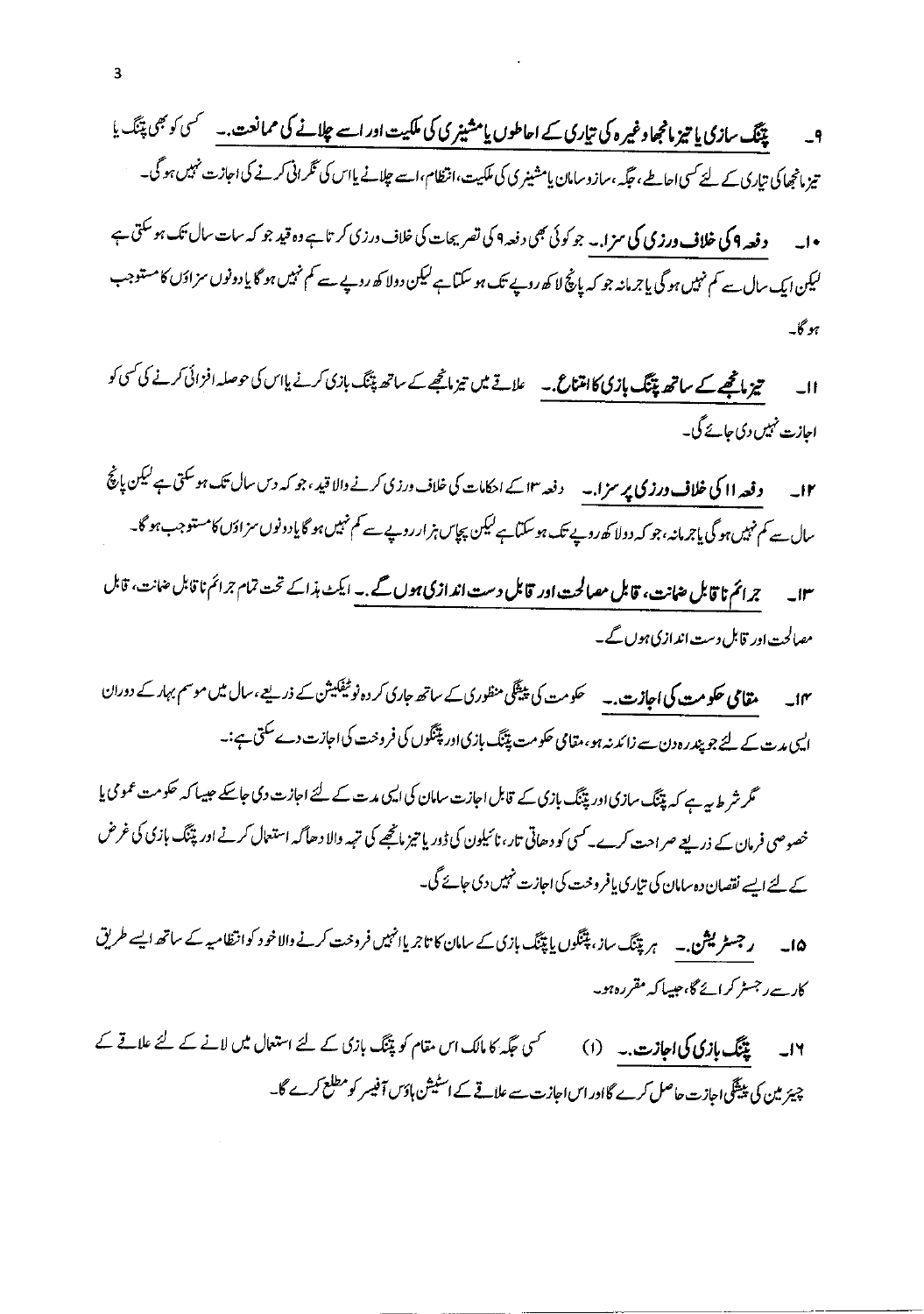۱۸۔ سمیمیکل کی ممانعت ۔ کسی بھی فرد کو پاکستان میں کسی قسم کے کیمیکل، جس سے دھاتی تاریا تیز پانچھا تیار کیا پیکے،  $\left(\begin{matrix}1\end{matrix}\right)$ درآ مد کرنے کی اجازت نہیں ہو گی۔

کرنے کے لئے رابطہ کرے۔

- <sup>4</sup>ا۔ لینچیر وار نٹ کے داخلہ ، حلاشی ، ضبطی اور حراست میں لینے کااختیار ۔ ایک پولیس افسر جوسب۔انسپَٹر کے عہد ہ سے کم نہ ہو، اطلاع موصول ہونے کی صورت میں یاذاتی معلومات کی بناءیر اور ایسی تفتیش کے بعد جو وہ ضر وری سیجھے۔
	- (الف) کسی فر د جو جرم کر ر ہاہو یا جس پر جرم کرنے کاشک ہو ، کوایکٹ ہذاکے تحت بغیر وار نٹ کے گر فمآر کر سکے گا؛
	- (ب) سمکسی بھی وقت ضر دری مد د اور فورس کے ساتھ *کسی جگہ میں* داخل ہو سکے گااور اس کی تلاشی لے سکے گا؛ نیز
- (ج) کوئی چیز جس کاجر م کے مقصد کے استعال کرنے کاارادہ کیا گیاہو جرم کے لئے استعال میں لائے جانے کافنک ہو، کوایکٹ ہذا کے نخت ضبط کرکے اپنی تحویل میں لے بچکے گا۔
- میں سس سلا<mark>شی لینے اور گر فیار کرنے کاطر یقہ کار۔</mark> دفعہ ۱۰۳ کے علاوہ، ضابطہ کی تصریحات کا مناسب تبدیلیوں کے ساتھ تمام تر تلا شیوں اور گر فماریوں پر اطلاق ہو گا *جیسا کہ یہ* ایکٹ ہذا کی تصریحات سے عدم مطابقت نہیں رکھتی ہیں۔
	- **اپیل.۔** مجسٹریٹ درجہ اول کے حکم نامہ کے خلاف سیشنز کورٹ میں اپیل کی جائے گی جس پر ان کا فیصلہ <sup>حتمی</sup>ں ہو گا۔  $-r<sub>i</sub>$
	- ایکٹ ہذاکے تحت تمام جرائم کاضابطہ کے تحت سر سری ساعت کے قابل ہوں گے۔ ۲۲۔ مر سری ساعت۔۔
- درجہ ادل کے مجسٹریٹ سے کم درجہ کی کوئی عدالت ایکٹ ہذا کے تحت کسی ۲۳۔ جرائم وغیرہ کااختیار ساعت ۔- $(1)$ قابل سزاجرم کی ساعت نہیں کرے گی۔